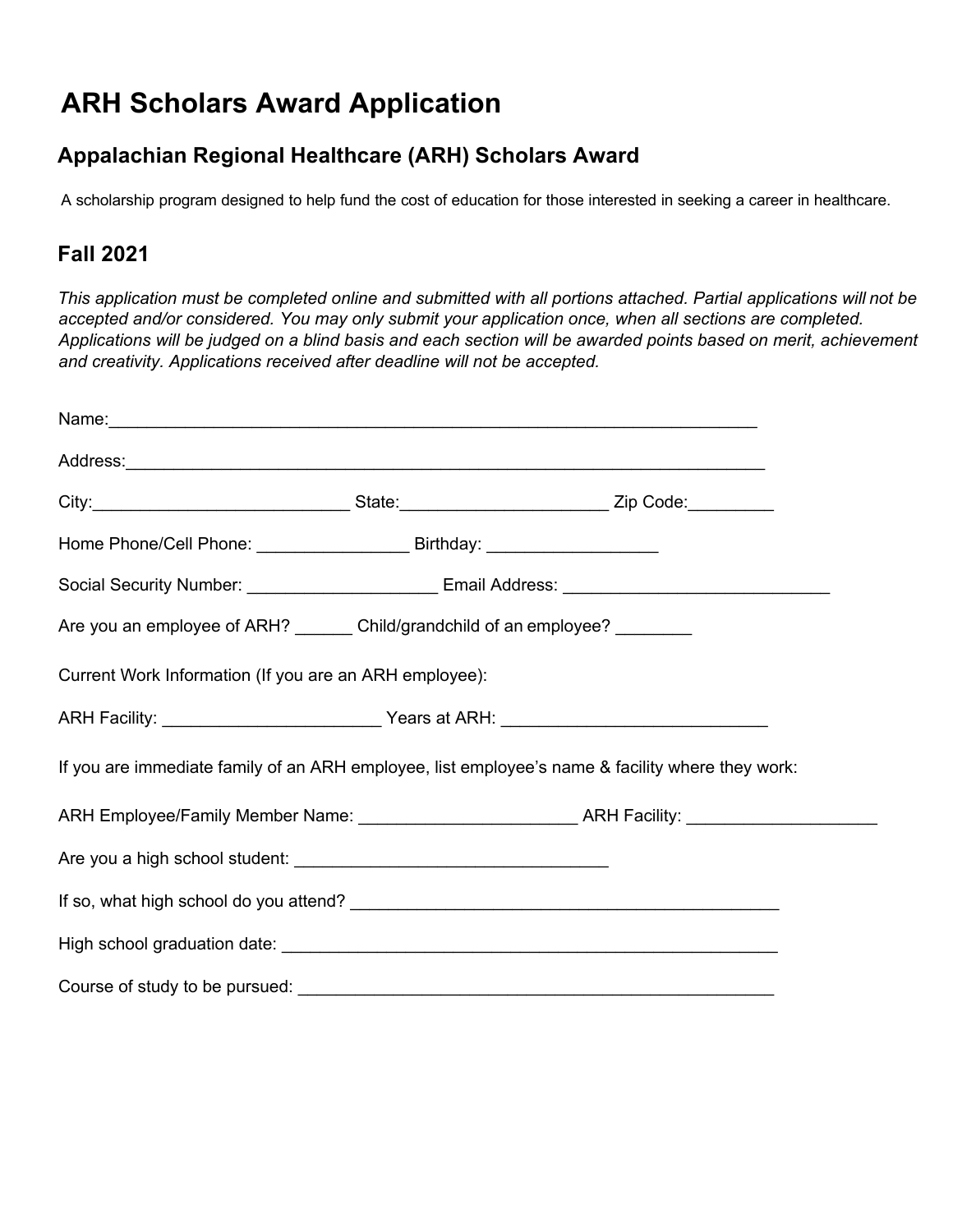Please list any other scholarships or grants you have received.

| Organization |                                                                       | Scholarship amount awarded                                                                            |     |  |
|--------------|-----------------------------------------------------------------------|-------------------------------------------------------------------------------------------------------|-----|--|
|              |                                                                       |                                                                                                       |     |  |
|              |                                                                       |                                                                                                       |     |  |
|              | (*Scanned letter of acceptance must be attached to this application.) |                                                                                                       |     |  |
|              | reference letters must be attached to this application.)              | (10 points) (*One                                                                                     |     |  |
|              |                                                                       | Please list any volunteer activities you have been involved in during the last four years. (5 points) |     |  |
| Activity     |                                                                       | Years of Participation <b>Example 2 Leadership Roles</b>                                              |     |  |
|              |                                                                       |                                                                                                       |     |  |
| points)      |                                                                       | Please list any Community service awards or honors that you have received in or out of the workplace. | (5) |  |
| Activity     | Year                                                                  | Organization                                                                                          |     |  |
|              |                                                                       |                                                                                                       |     |  |
|              |                                                                       |                                                                                                       |     |  |
|              |                                                                       |                                                                                                       |     |  |

Personal Essays\*:

1) In 500 words or less please describe what ARH means to you and why you have chosen your course of study. (30 points)